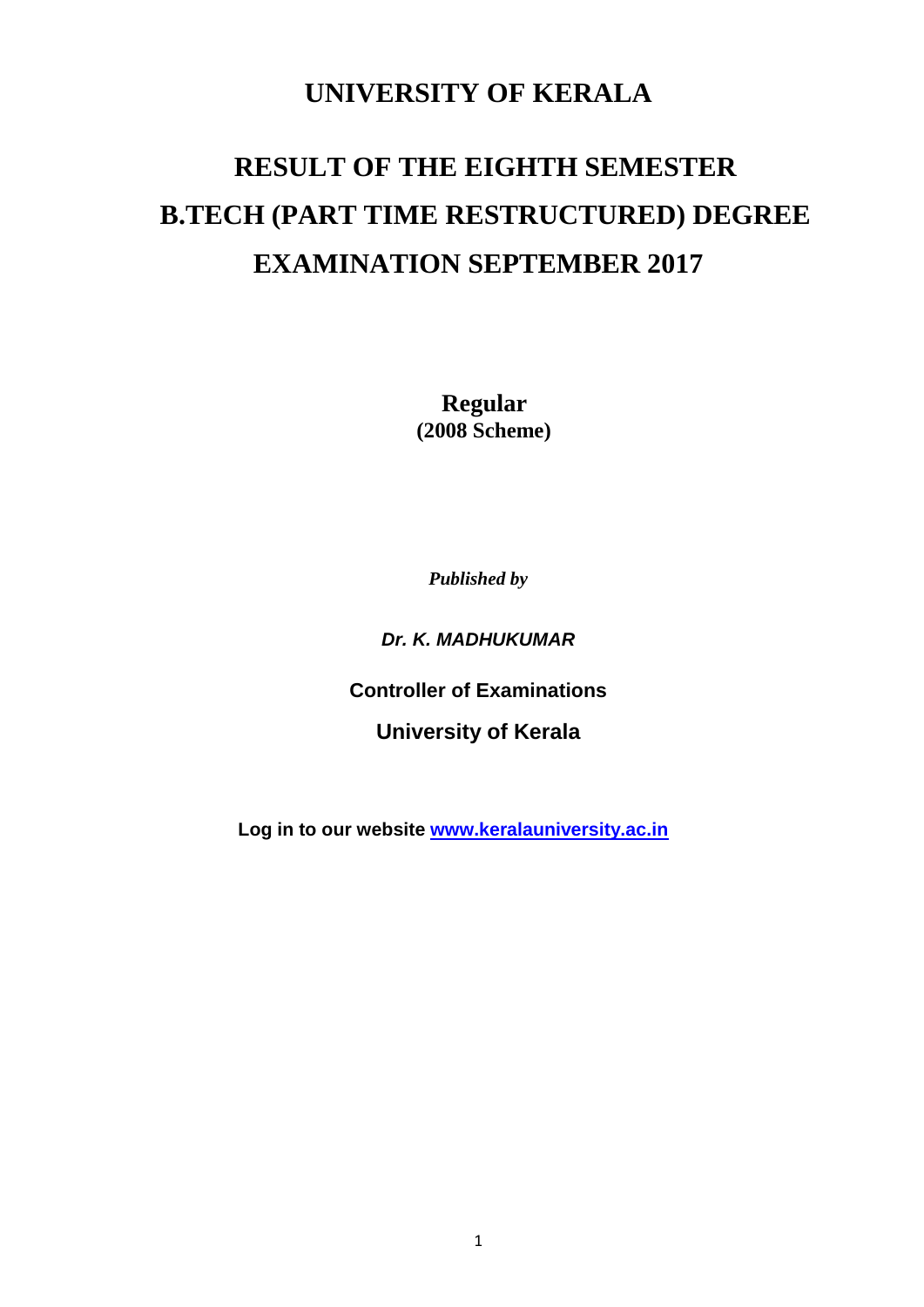# **UNIVERSITY OF KERALA**

## **NOTIFICATION**

The following is the Provisional list of successful candidates at the Eighth Semester B.Tech Degree Part time Restructured (Regular - 2008 Scheme) Examination in Civil, Electrical & Electronics, Electronics & Communication, Computer Science & Engineering branch held in September 2017. The grade sheets of the candidates will be sent to the respective centres by 24.01.2018.

The last date for receipt of application in this office for scrutiny and revaluation will be 27.01.2018. The candidates can make use draft marklist available in the University website for submitting applications for scrutiny / revaluation.

#### **CONTROLLER OF EXAMINATIONS.**

University Buildings Thiruvananthapuram Dated : 10-01-2018.

To

- \* The PRO for urgent press release
- \* The Reception Officer
- \* The Principal, College of Engineering, Tvpm./TKM College of Engineering, Kollam
- \* PS to VC/PVC
- \* PA to CE
- \* DR VI/ ARI (Engg)/ AR (ECL)/ AR (Revaluation)
- \* EJ VII / EJ IX /EJ IV Section/EJ X
- \* The Cash Section /Forms Section
- \* Stock File /File Copy / Office Copy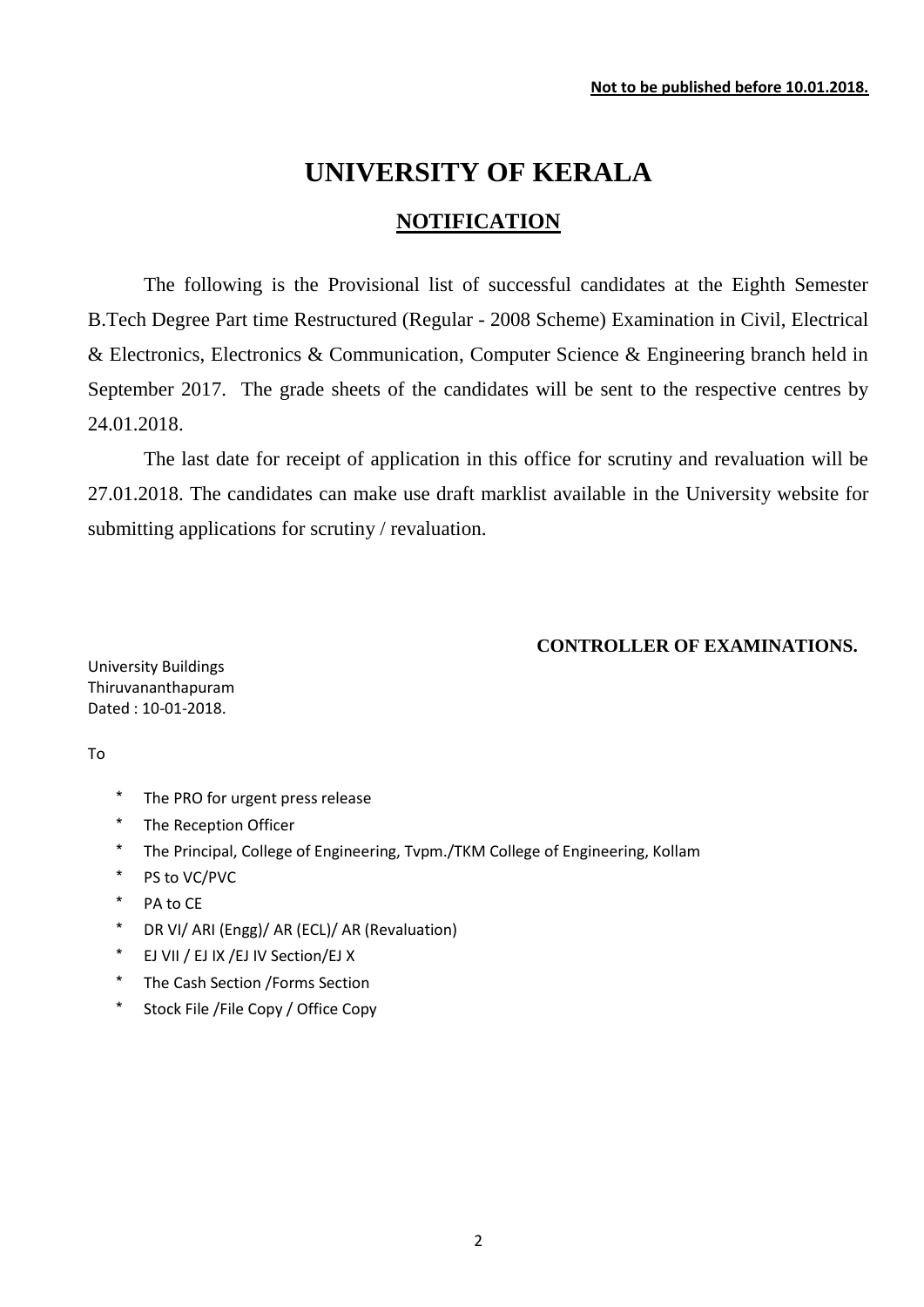#### **College Code : 400**

# **College of Engineering, Thiruvananthapuram**

### **B.Tech.Civil Engineering (PT)(421)**

016

| First Class with Distinction (Total scores given in brackets)<br>$-Nil-$            |                       |                        |                       |                     |
|-------------------------------------------------------------------------------------|-----------------------|------------------------|-----------------------|---------------------|
| <b>First Class</b><br>13400007(7.49)                                                | 009(7.83)             | 021(7.16)              |                       |                     |
| <b>Second Class</b><br>$-Nil-$                                                      |                       |                        |                       |                     |
| Final Semester - All Pass (Semester scores given in brackets)                       |                       |                        |                       |                     |
| 13400011(6.45)<br>030(7.32)<br>801(6.95)                                            | 015(6.7)<br>031(8.16) | 018(7.55)<br>034(7.73) | 019(7.8)<br>036(6.91) | 025(7.36)           |
| Final Semester - Passed in Parts (Subject codes given in brackets)                  |                       |                        |                       |                     |
| 13400001(36)<br>016(136)                                                            | 003(1236)<br>017(36)  | 005(6)<br>020(2346)    | 006(1236)<br>024(6)   | 010(6)<br>026(3456) |
| 027(1346)<br>038(346)                                                               | 028(1236)             | 029(2346)              | 032(356)              | 035(13456)          |
| Withheld - RAL - CA<br>13400004                                                     | 022                   | 802                    |                       |                     |
| B. Tech. Electrical & Electronics Engineering (PT)(423)                             |                       |                        |                       |                     |
| <b>First Class with Distinction (Total scores given in brackets)</b><br>--Nil--     |                       |                        |                       |                     |
| <b>First Class</b><br>$-Nil-$                                                       |                       |                        |                       |                     |
| <b>Second Class</b><br>$-Nil-$                                                      |                       |                        |                       |                     |
| Final Semester - All Pass (Semester scores given in brackets)<br>13400003(7.25)     | 006(7.08)             | 014(7.71)              | 023(7.38)             | 024(7.25)           |
| Final Semester - Passed in Parts (Subject codes given in brackets)<br>13400012(567) | 016(567)              | 020(2567)              | 022()                 |                     |
| Withheld - RAL - CA<br>13400002                                                     | 015                   |                        |                       |                     |
| B. Tech. Electronics & Communication Engineering (PT)(424)                          |                       |                        |                       |                     |
| First Class with Distinction (Total scores given in brackets)<br>--Nil--            |                       |                        |                       |                     |
| <b>First Class</b>                                                                  |                       |                        |                       |                     |
| 13400006(7.14)                                                                      | 013(7.28)             | 019(7.11)              | 028(7.43)             | 034(7.81)           |
| <b>Second Class</b><br>--Nil--                                                      |                       |                        |                       |                     |
| Final Semester - All Pass (Semester scores given in brackets)                       |                       |                        |                       |                     |
| 13400005(7.19)<br>027(6.55)                                                         | 008(7.07)             | 018(7.12)              | 022(6.55)             | 025(6.88)           |
| Final Semester - Passed in Parts (Subject codes given in brackets)                  |                       |                        |                       |                     |
| 13400009(6)<br>031(67)                                                              | 017(67)<br>035(67)    | 021(167)               | 026(13567)            | 029(1367)           |
| Withheld - RAL - CA                                                                 |                       |                        |                       |                     |

12400011 13400004 007 011 015<br>016 020